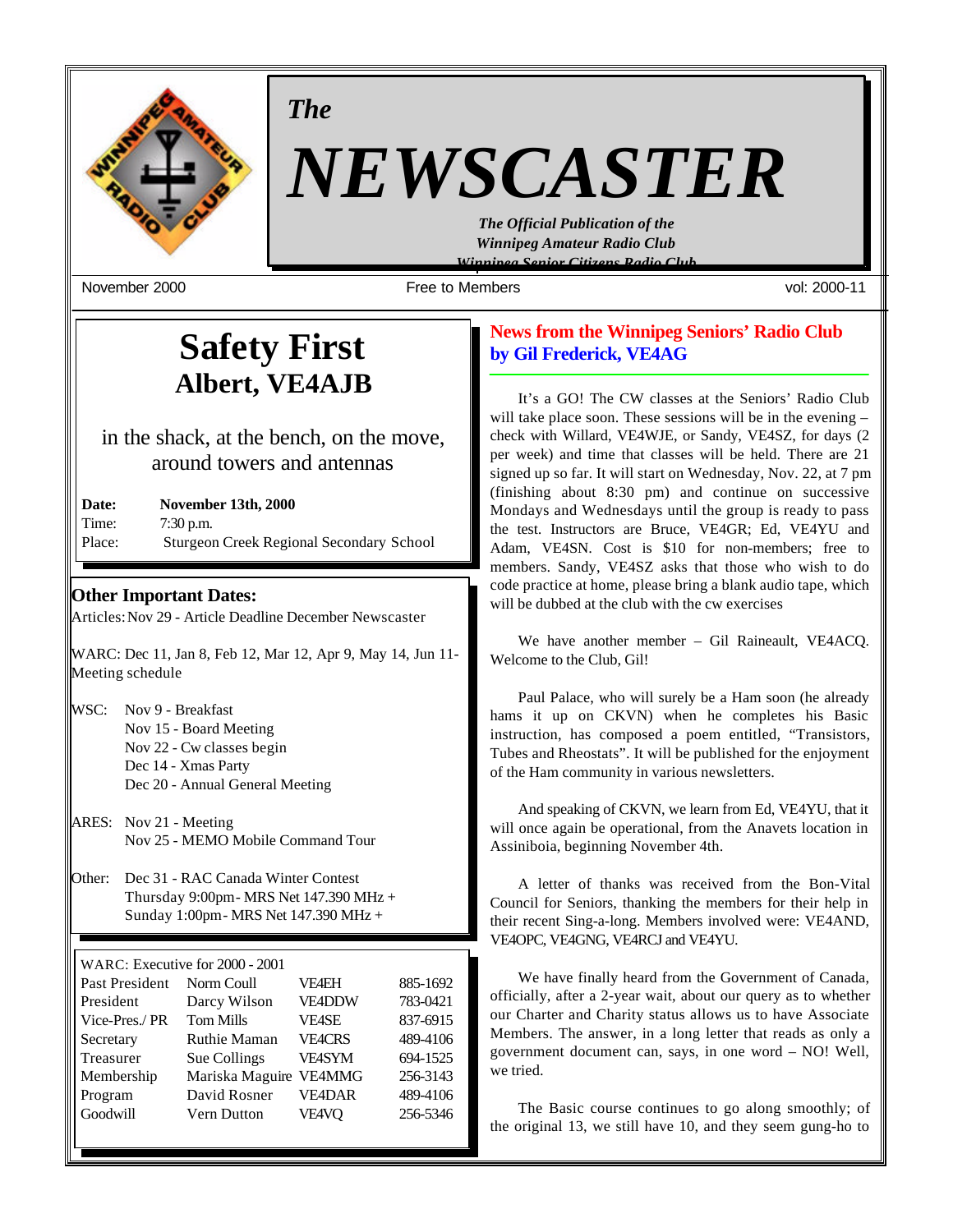finish the course. Sandy says that it is a bit ahead of schedule, so I guess this class is progressing much better than is normal.

Come to the Club and get your latest edition of "Blips 'n' Blurbs" – due to be ready for pickup on Nov. 2. George is still looking for better input from members to fill its pages; It has been suggested that we profile members in future editions

The Phone Committee will be calling you soon to tell you about the upcoming Christmas Party and the Annual General Meeting. Please try and attend both – your involvement is critical to the success of both – and we do need your support at the AGM to help run the affairs of the Club smoothly. The Christmas Party will be held at the Legion (same location as in years past), on Thursday, December 14; the AGM on Wednesday, December 20. More on this in the next Newscaster.

The St. Vital Biz Christmas Celebration will again be held near the Club site – and once again, WSCRC will be there to help the kids talk to Santa's elves – and open up the Clubrooms for inspection, tours, talk and candy. Last year we had over 1,000 visitors pass through – we need many volunteers, so give your name to any member of the Executive or a Duty Officer.



At the September breakfast, you heard George's (4GNG) plea for an attendance-breaking show for the October one – he got it, and it beat the old record of 35. Can we do better for the November one on Thursday, Nov. 9th?

The Nominating Committee is headed by Bob, VE4RJH, who requests nominations from the members. If you have a hankering to be one who helps run the Club, sign on!

The next Board meeting will be held on Wednesday, November 15th, at 10:00 a.m.– members, please mark your calendar so you won't miss it.

Club members and visitors have been asked NOT TO PARK in the 3 parking stalls at the north end along the fence – these belong to the Masonic Lodge next door.

At the last Board meeting, the Spice Award went to Adam,VE4SN, and the Broken Clock Award to Allan,VE4ALN.

# **Minutes for W.A.R.C. October 16th, 2000 Submitted by Ruthie, VE4CRS**

#### *VICE-PRESIDENT'S WELCOME Tom VE4SE*

Tom opened the meeting at 19:30 hours. Darcy VE4DDW was out of town. Tom thanked everyone for attending. Introductions followed. 77 Members attended.

#### *MINUTES of September 11, 2000 meeting.*

Moved by David VE4KU, seconded by Rick VE4OV that the minutes of the September 11, 2000 meeting be accepted as printed in the Newscaster. Carried.

#### *TREASURER'S REPORT Susan VE4 SYM*

Ed VE4YU, auditor for WARC, presented the annual audit report. "The information provided is complete and correct and represents the true financial position of WARC as of July 31, 2000. All records appear to be in order and have been well maintained." Summary of financial records as audited on September 28, 2000.

| Starting balance at August 1, 1999             | \$3923.60     |
|------------------------------------------------|---------------|
| Receipts from August 1, 1999 to July 31, 2000  | \$6714.68     |
| Disbursements from August 1, 99 to July 31,00  | $(\$6752.60)$ |
| Balance as per WARC ledger of July 31, 2000    | \$3885.68     |
| Balance as per bank statement of July 31, 2000 | \$3910.68     |
| WARC Treasurer's Report, September 2000:       |               |
| Total monthly revenue                          | \$1,031.00    |
| Total monthly expenses                         | $(\$703.34)$  |
| Book balance as of September 30, 2000          | \$4,213.34    |

WARC budget for the year 2000 - 2001 was handed out to all members as follows: Estimated yearly income, including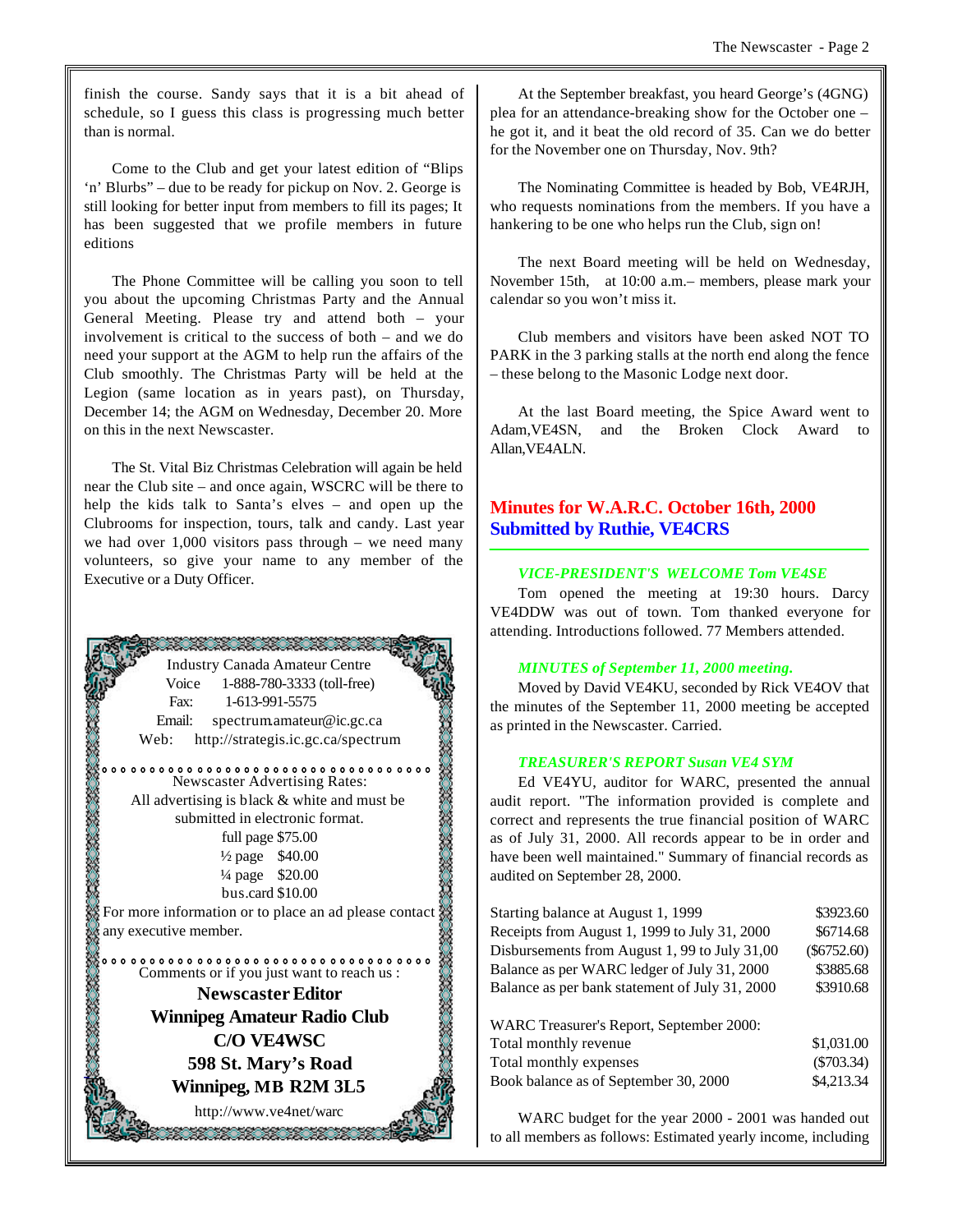membership, draws and flea market \$4,550.00. Estimated expenses, including newsletter/membership, postage, printing, etc., meetings, flea market, field day, and other (\$5,095.00). Estimated net loss for the year (\$545.00).

WARC income and expense statement August 1, 1999 to July 31, 2000 was also handed out.

Questions from the members were answered as follows:

 - hall rental for flea market has already been paid for the year 2000 - 2001.

 - estimated loss - it was stated that there is a need for fund-raising that could be organized by members.

- donations were made to MARM and the International Ham Fest. No donations were made to RAC defense fund.

- draw prizes are self-sustaining.

Moved by VE4DAR, seconded by VE4HAZ that the budget for the year 2000 - 2001 be accepted as presented. Carried.

#### *PROGRAM David VE4DAR*

David briefly previewed the program for the evening, "An Evening to Remember", honouring Manitoba's Amateur Radio Pioneers .

November 13, 2000 will be about safety. - a presentation by the fire department and a presentation of safety within our hobby.

December 11, 2000 - holiday celebration.

#### *MEMBERSHIP Mariska VE4MMG*

Mariska reminded members that the membership dues' deadline was the end of September but is extended to the October 22nd flea market. To date, 100 members have renewed their membership. There were 215 memberships last year. Membership fee is \$ 15.00. There is a prize as an incentive for renewing membership by the flea market date and the lucky winner will be drawn at the November 13th meeting. In reply to VE4ZAP, Mariska stated that members should be given enough time to renew memberships.

#### *RAC REPORT Rick VE4OV*

Rick reported that he had attended the 15th CARAB (Canadian Amateur Radio Advisory Board) meeting in Ottawa on October 2, 2000. Three RAC Directors and two RAC Executive members met with five Industry Canada administrators. A 14 - item agenda took 5 hours to complete. Some of the more important items were: - call sign policy; the preparation of a gazette notice by IC for the 12wpm - to 5wpm proposed changes; new exams will be released January 1, 2001; tower issues; ticketing of infractions; RF safety; and reciprocal operating privileges. Rick mentioned that he traveled to Ottawa at his own expense and stayed with relatives to hold the cost to RAC at nil.

Questions from members were answered as follows: - errors in question bank are still being worked on.

 - Safety Code 6 - RF radiation: - IC and RAC to put out simple document re Safety Code 6, like ANSI standards.

 - re 12wpm to 5wpm: - not yet published. RAC submission to IC is to be used in the proposal. There will be a 60 day period for commenting. Coming Federal elections will be a delaying factor. It will take time.

- call sign policy: - RAC will not intervene with IC.

 - new exam books, Edition 6, should be out before January 1, 2001. Standards will be maintained.

 - the wait for a 2 letter call sign is 5 years. In terms of death of a relative, the wait is 1 year.

#### *DX SLEUTHS Adam VE4SN*

Adam announced that he will be setting up QSL bureau at the flea market and that new cards have come in. He mentioned that he has QSL cards for call signs that don't exist. As an example, UA4 is Russia, and many "V"'s look like "U"'s. He requested that people notify him if they move out of the province.

#### *FLEA MARKET Susan VE4SYM*

Susan announced that she and Ruth VE4XYL are CO-chairing. All tables have been sold. The Community Centre will be open at 9:00 for vendors and coffee. The flea market opens at 10:00. Susan asked for volunteers for setting up tables in the morning.

#### *GENERAL*

 - Tom VE4SE reported that there were only 12 tables at the ham fest in Grand Forks. Cost \$5.00 per table.

 - - A suggestion was made to charge a toonie for the flea market. There was a show of hands. Members would be willing to pay \$ 2.00 for the flea market. Another suggestion was that members could donate money if they wished.

-A new storage shack was built for MARM

 - Bob Poole reported the Jamboree on the Air at Bird's Hill Park on Saturday and Sunday, October 21 and 22nd. All are welcome. VE4JNF also will be on the air with another group.

#### *GOOD AND WELFARE Rick VE4OV*

VE4JO has become a Silent Key. He and his son passed away within weeks of each other.

RAC is looking for a club interested in coordinating QSL cards for Canada for contacts with the international space station. This is a great opportunity for the club. Perhaps the Senior's Club would be interested.

#### *PRESENTATION*

The following VE4's participated in honouring Manitoba's Amateur Radio Pioneers: Dick HK; Ed YU; Gil AG; Rick OV; Rob GV; Roy EN; Norm EH. Great evening!! Meeting adjourned at 22:00 hours.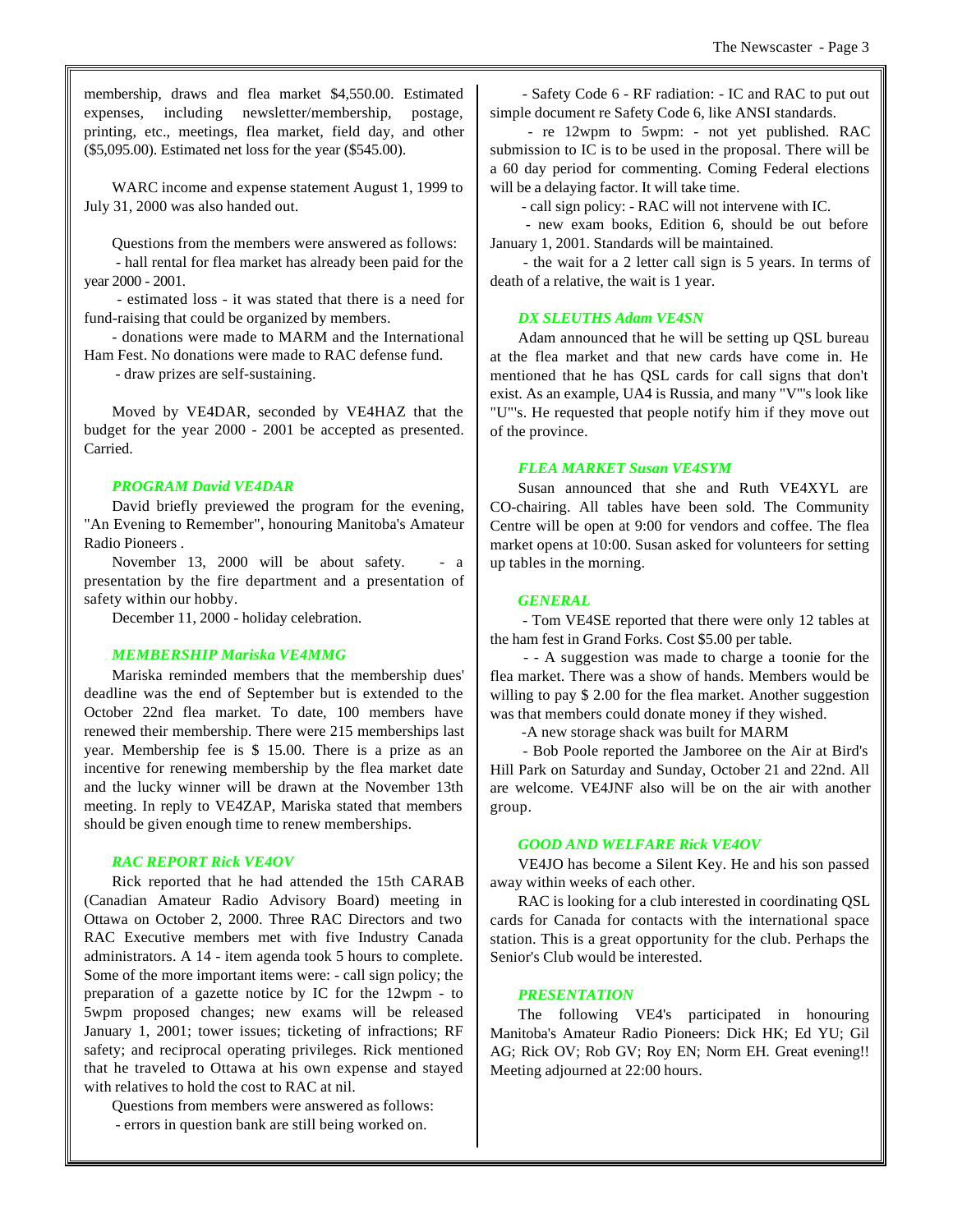#### **Contest Calendar**

#### *November*

| $01-07$   | 0000-2400     | <b>CW HA QRP Contest</b>             |
|-----------|---------------|--------------------------------------|
| 05        | 2 periods     | <b>CW HSC Contest</b>                |
| $04-05$   | 1200-1200     | All Ukrainian DX Contest             |
| $04-06$   | 2100-0300     | <b>CW ARRL Sweepstakes</b>           |
| $04-06$   | 2100-0300     | CW Collegiate Championship           |
| $04-05$   | 2 periods     | <b>CW/SSB IPA Radio Club Contest</b> |
| $10-12$   | 2300-2300     | SSB Japan International DX Contest   |
| 11-12     | $0000 - 2400$ | RTTY Worked All Europe DX            |
| 11        | $0000 - 2400$ | CW/SSB ALARA-Contest                 |
| 11-12     | 1200-1200     | <b>CW OK/OM DX Contest</b>           |
| 18-19     | 1200-1200     | <b>CW LZ DX Contest</b>              |
| 18-19     | 1400-0800     | CW JARU 160m Contest                 |
| 18-20     | 2100-0300     | <b>SSB ARRL Sweepstakes</b>          |
| $18-20$   | 2100-0300     | SSB Collegiate Championship          |
| 18-19     | 2100-0100     | <b>CW RSGB 1.8MHz Contest</b>        |
| $25 - 26$ | 0000-2400     | CW CQ W W DX Contest                 |

#### *December*

| $01-03$   | 2200-1600     | CW ARRL 160 meter Contest                 |
|-----------|---------------|-------------------------------------------|
| $02-03$   | 1800-0200     | RTTY TARA RTTY Sprint                     |
| $02-03$   | 1800-1800     | CW TOPS Activity 80m Contest              |
| 03        | 2000-2400     | <b>CW QRP ARCI Holiday Spirits</b>        |
| $09-10$   | $0000 - 2400$ | <b>CW/SSB ARRL 10 meter Contest</b>       |
| 10        | 0300-0500     | CW Great Colorado Snowshoe Run            |
| 15        | 2100-2300     | <b>CW/SSB AGB Party Contest</b>           |
| 16        | $0000 - 2400$ | RTTY OK DX RTTY Contest                   |
| $16-17$   | 1400-1400     | <b>CW Croatian CW Contest</b>             |
| $16-17$   | 1600-1600     | <b>CW/SSB International Naval Contest</b> |
| $30 - 31$ | 1500-1500     | CW Stew Perry Topband Distance            |
| $30 - 31$ | 1500-1500     | CW Original - QRP - Contest               |
| 31        | 0000-2359     | CW/SSB RAC Canada Winter                  |

## **Hints & Kinks By Ralph, VE4RY**

When you're installing your latest electronic project in a metal utility box, you might have one just the right size in your junkbox... but unfortunately it's got holes from its "previous life". New boxes aren't cheap, so try this procedure to recycle one. On the outside, carefully stick on a piece of cellophane packing tape or similar over the holes, being careful that it is stretched tightly over the openings. Place the box, tape side down on a flat surface. On the inside, press some steel-reinforced epoxy putty into the holes so as to fill them fully and extend slightly over the inside edges. After the epoxy has dried, remove the tape and sand the surface using a sanding block. The result is a smooth surface ready for painting. If done carefully, the old openings will be invisible.

# **Program By David VE4DAR**

#### *A Night to Remember: Honouring Manitoba's Amateur Radio Pioneers*

And what an evening it was! Eighty-four hams and friends showed up to hear about the early years of amateur radio and to honour those who blazed the trail for us. WARC's program on October 16 opened with a collage of sound bites and interviews edited by Ed VE4YU. Licensed for 68 years, Bert Anderson VE4AP, now 92 years was front and centre taking it all in. Dick VE4HK gave us a brief history of amateur radio and the Winnipeg Amateur Radio Club. WARC's Pioneer Award was described by Rick VE4OV, who acknowledged the first two recipients, Bert VE4AP and Gil VE4AG.

Many in the audience were members of the Winnipeg Senior Citizens Radio Club, who had been invited as special guests. Norm VE4EH read the names from a book of Silent Keys he is editing for WSCRC. Gil VE4AG told how the WSCRC evolved to its present clubrooms and organization. An interesting panel of Roy VE4EN (licenced 54 years), Gil VE4AG (52 years) and Rob VE4GV (28 years) concluded the evening. It was noted that most hams today are getting "long in the tooth" and, if our hobby is to survive, WARC and other organizations need to keep attracting young people and offering them courses. It was unfortunate that more young persons and newer hams weren't present as well.

#### *Safety First*

Safety First ... Our parents reminded us. We heard it at school. It's part of our job. Perhaps we even served on a Health and Safety Committee. So we practice prevention and Safety First. Right?

Should I be concerned about lightning when I'm on the air? How can I avoid getting shocked at my workbench? What's the big deal about climbing towers?

Get the answers to these and your own questions at WARC's November meeting. Albert VE4AJB will explore four themes: in the shack, at the bench, on the move, and around towers and antennas. See you at Sturgeon Creek Collegiate on Ness Ave. on Monday, November 13 at 1930 hours. The coffee is free and there's a door prize!

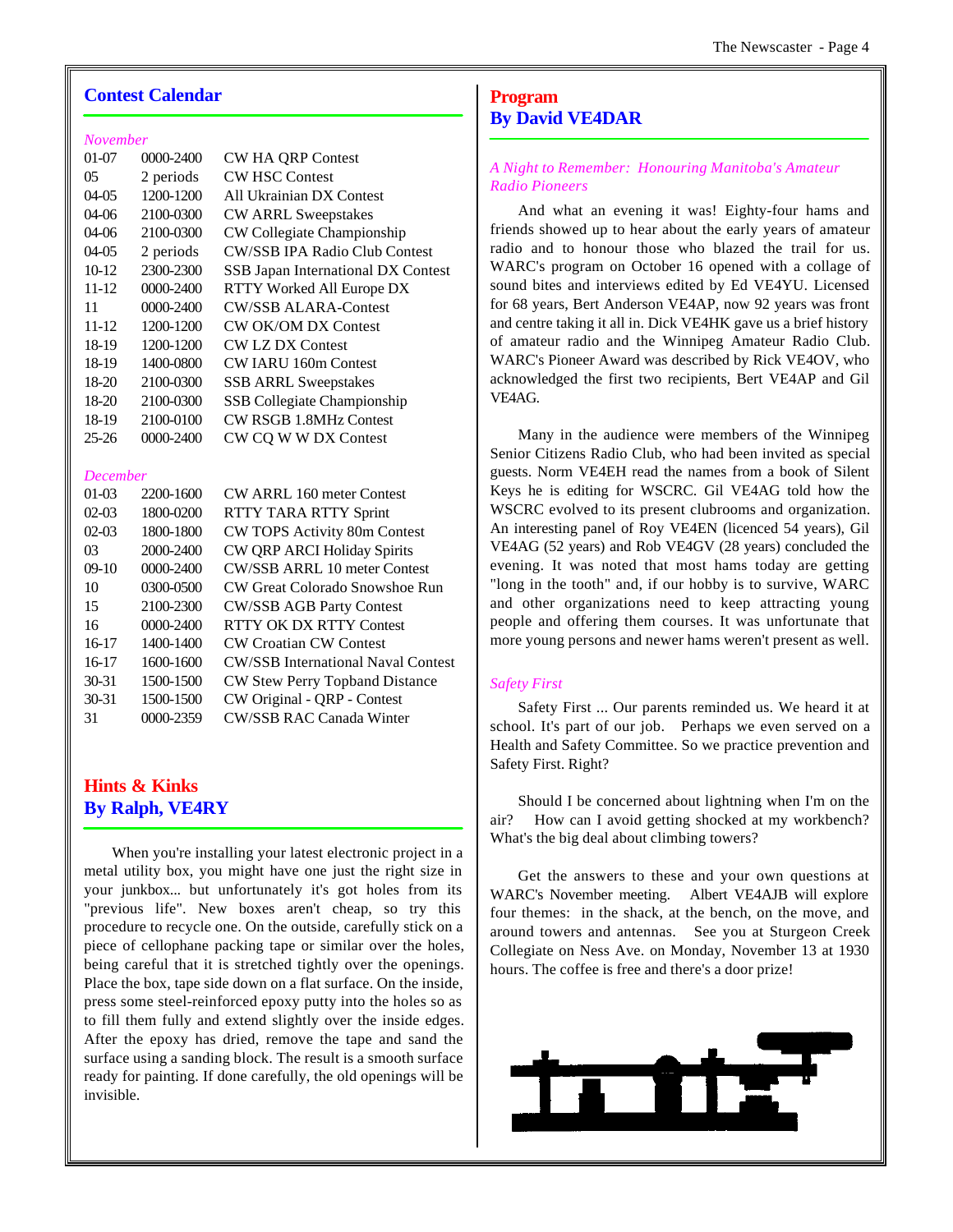# **Portable Telephones Small Radiations amd a Major Enquiry By Hélène Guillemot**

*Extracted from Science et Vie, July 2000, pp. 76-83 Submitted by Vern VE4VQ*

Numerous writers have questioned the effect portable telephones have on the brain. A major investigation is now just getting under way in fourteen countries, one of them being Canada. One of the several insets in the article follows:

An Inquiry Without Precedence

To measure the eventual development of cancer due to the use of portable telephones, the International Centre for Research on Cancer (CIRC) will be starting a study in 14 countries this summer. They are: France, Great Britain, Italy, Germany, Sweden, Norway, Denmark, Finalnd, U.S.A., Japan, Canada, Australia, and New Zealand.

The enquiry will concentrate on cancers of those organs directly exposed to radiation from mobile telephones. The study will be carried out on people already suffering with cancer. Each of these people will be matched with a well person. Because this translator does not know the proper terminology to be used, he is going to refer to the well person as "person-2".

The study will consider 6 000 cases of cancer of the brain, 1 000 cancers of the acoustic nerve, and from 600 to 700 cancers of the carotid artery.

Each person-2 will be chosen to be as similar as possible to the sick person with whom they will be matched concerning age, sex, place of residence, etc. For statistical reasons, for the rarest cancers several persons-2 will be matched to the ill person.

Each person will complete a questionnaire concerning the use of the mobile telephone, type of phone, and server-network used. Appropriate checks will be made to confirm the correctness of the data.

Then the level of exposure in the two groups will be compared. If the sick are the greatest users of portable telephones, if the proportion of sick grows with the level of exposure, and if differences are statistically significant, the conclusion to be drawn is that the mobile telephone is a risk-factor.

## **Transistors Tubes & Rheostats Composed by Paul Palace October 13, 2000**

Given time, I can explain, What makes and runs the human brain. I can divulge a dozen theories, Relative and medical queries. I'll explain psycho-semantics, And some forms of mathematics. But ask me to explain this: What makes a ham, a ham? and yes, Why do they sit for hours and hours, Twisting dials and climbing towers. Saying things like, "CQ, CQ." And if it's all the same to you, Why do they call it QRM, When something's interrupting them?

The mailbox is usually filled With QSL cards and some bills. Of course there are those catalogues, With radio parts and books and logs, Guys you knew for quite a while, Ladies you would greet and smile, Now Laura, Joe, John, Jim and Dieter, Can be heard on twenty meters.

When I was a kid of ten and three, My uncle Henry sold to me, A wooden cabinet short wave radio, It had about a dozen tubes or so. It didn't work at first, but soon, I had it purring just like new. Parts left over? Yeah - a few. No permanent magnet speaker here, Twas field effect but never fear, The sound was rich and warm and clean, And with a ground and modified beam, I was the happiest on the block, And I would listen round the clock, And always hoped someday to be, A ham, V E 4 P X P.

*(Note: Paul, who is currently taking the Basic course in Amateur Radio at VE4WSC, is an entertainer, composer and radio announcer)*

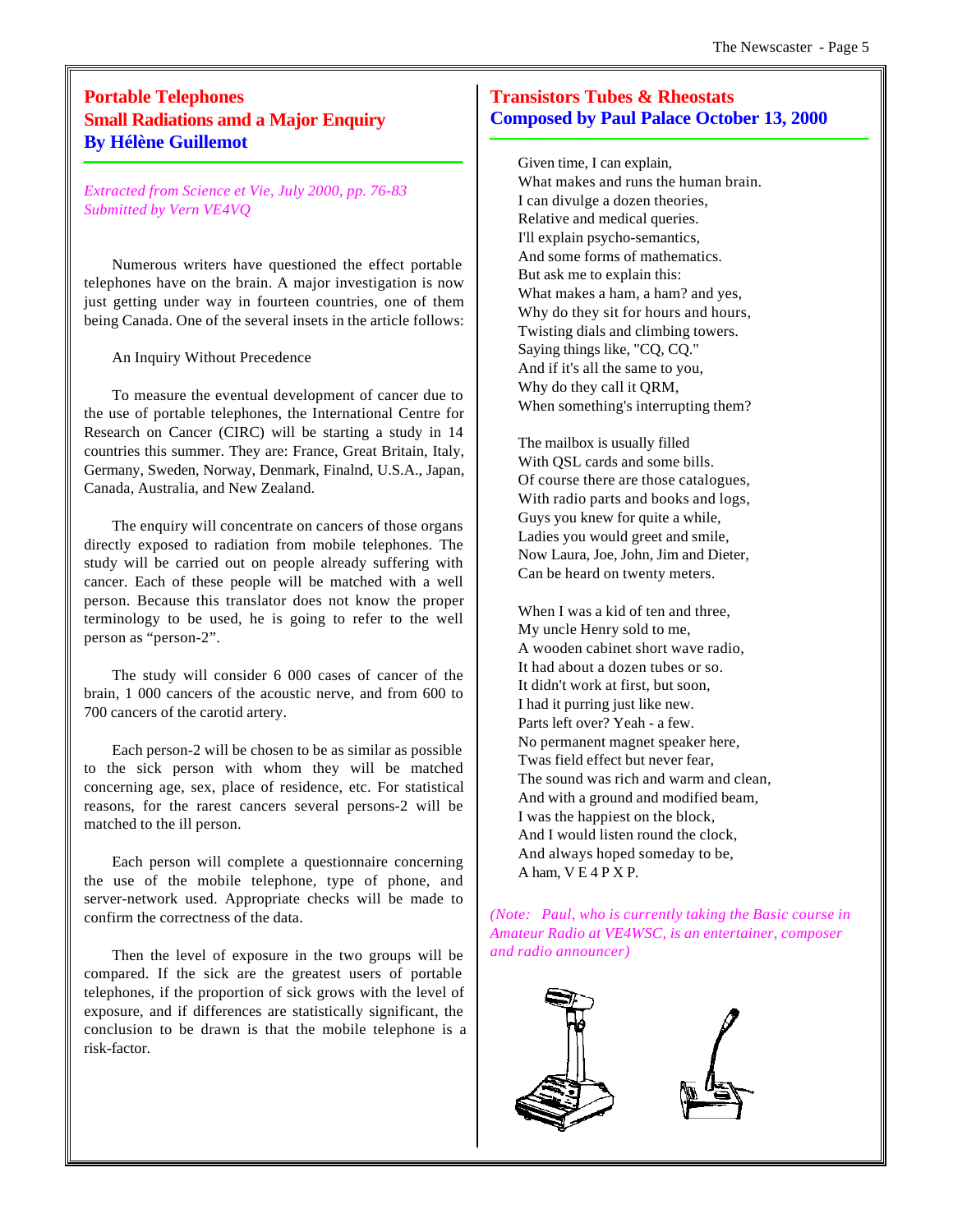### **Q - Signals**

#### **From the Wilderness Emergency Medical Services Institute Web Site**

#### *http://www.wemsi.on.ca/qsigs.html*

The Q-code is a list of signals abbreviating a detailed question or answer. The code, as agreed upon by the International Telecommunication Union, is used worldwide on radiotelegraph.

The meanings assigned to the Q-code abbreviations may be amplified or completed by the addition of other groups, call signs, place names, figures, numbers, etc. It is optional to fill in the blanks shown in parenthesis. Any data which is used to replace the blanks shall be sent in the same order as shown in the text of the following tables.

Q-code abbreviations are given the form of a question when followed by a question mark. When an abbreviation is used as a question and is followed by additional or complementary information, the question mark should follow this information.

The operating signals (Op Sigs) contained in this document are: The "Q" Code; these are the signals prescribed for international use.

They are contained in Appendix 9 to the Radio Regulations Annex to the International Telecommunications Convention (Atlantic City) 1947, for blocks QRA to QUZ inclusive, and in ICAO publications Dec 6100-COM/504/1 for blocks QAA to QNZ inclusive.

These international signals are prescribed for use on all types of communications, military and non-military.

**QAR** May I stop listening on the watch frequency for ... Minutes? Yes you may stop...

- **QAV** Are you able to home on your DF equipment? I am homing on my DF equipment on ... station **QBM** Has ... sent a message for me?
	- Here is the message sent by ... at ... hours.
- **QCB**

Delay is being caused by ... 1) your transmitting out of turn 2) Your slowness in answering 3) lack of your reply to my ...

**QCS**

My reception on ... frequency has broken down.

**QCX** What is your full call sign? My full call sign is ... OR Use your full call sign until further notice

**QDB** Have you sent message... to ...? I have sent message ... to ...

- **QDP** Will you accept control (or responsibility) of (for) ... now or at ... Hours? I will accept control (or responsibility) of (for) ... now or at ... hours
- **QIC** May I establish communication with ... radio station on ... khz (or ... mhz.) now (or at ... Hours)? Establish communication with ... radio station on ... khz. (or mhz.) now (or at ...hours).
- **QIF** What frequency is ... Using? ... is using ... khz (or ... mhz.).
- **QMH**

Shift to transmit and receive on ... khz. (or ... mhz.); if communication is not established within 5 minutes, revert to present frequency.

**QRA** What is the name of your station? The name of my station is ...

- **QRG** Will you tell me my exact frequency (or that of ...)? Your exact frequency (or that of ... ) is ... khz (or Mhz).
- **QRH** Does my frequency vary? Your frequency varies.
- **QRI** How is the tone of my transmission? The tone of your transmission is (1. Good; 2. Variable; 3. Bad).
- **QRK** What is the readability of my signals (or those of ...)? The readability of your signals (or those of ...) is ... (1 to 5).
- **QRL** Are you busy? I am busy. (or I am busy with ... ) Please do not interfere.
- **QRM** Are you being interfered with? I am being interfered with.
- **QRN** Are you troubled by static? I am troubled by static.
- **QRO** Shall I increase power? Increase power
- **QRP** Shall I decrease power? Decrease power
- **QRQ** Shall I send faster? Send faster (... wpm)
- **QRS** Shall I send more slowly? Send more slowly (... Wpm)
- **QRT** Shall I stop sending? Stop sending
- **QRU** Have you anything for me? I have nothing for you
- **QRV** Are you ready? I am ready.
- **QRW** Shall I inform ... that you are calling him on ... khz (or Mhz)? Please inform ... that I am calling him on ... khz (or Mhz)
- **QRX** When will you call me again? I will call you again at ... (hours) on ... khz (or Mhz)
- **QRZ** Who is calling me? You are being called by ... on ... khz (or Mhz)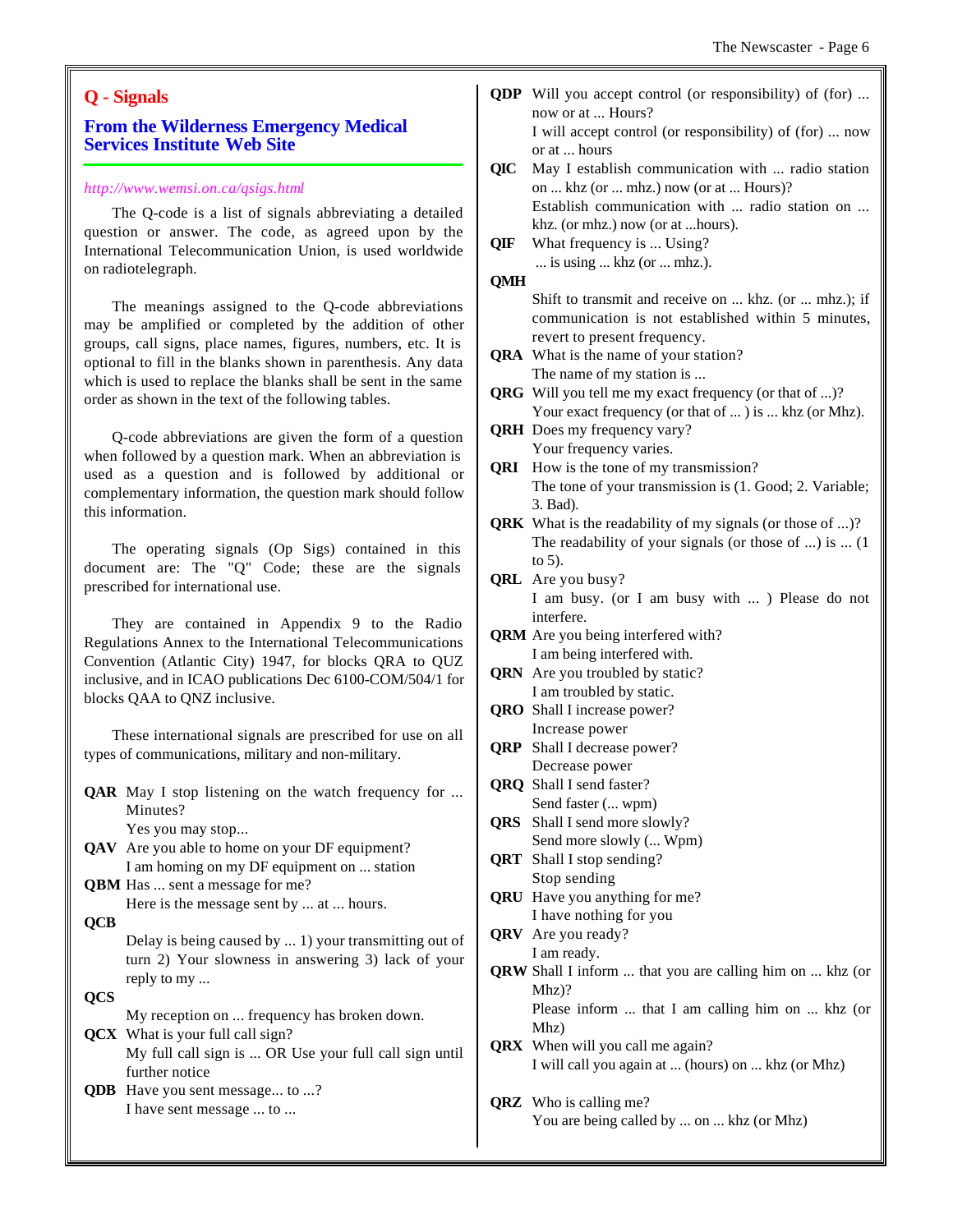- **QSA** What is the strength of my signals (or those of ... )? The strength of your signals (or those of ..) is  $(1-5)$ . **QSB** Are my signals fading?
- Your signals are fading. **QSD** Is my keying defective?
- Your keying is defective. **QSG** Shall I send ... telegrams (messages) at a time? Send ... telegrams (messages) at a time
- **QSI**

I have been unable to break in on your transmission. Or .. Will you inform ... (callsign) that I have been unable to break in on his transmission on ... khz (or Mhz.)

- **QSK** Can you hear me between your signals? I can hear you between my signals.
- **QSL** Can you acknowledge receipt? I am acknowledging receipt.
- **QSM** Shall I repeat the last telegram (message) which I sent you, or some previous telegram (message)? Repeat the last telegram (message) which you sent me (or telegram(s) ( message(s)) numbers(s) ...).
- **QSN** Did you hear me (or...(call sign)) on .. khz (or Mhz)? I did hear you (or ... (call sign)) on ... khz (or Mhz).
- **QSO** Can you communicate with ... direct or by relay? I can communicate with ... direct (or by relay through ...).
- **QSQ** Have you a doctor on board (or is ... (name of person) on board))?

I have a doctor on board (or ... (name of person) is on board)

- **QSU** Shall I send or reply on this frequency (or on ... khz (Mhz)) (with emissions of class ...)? Send or reply on this frequency or (or on ... khz (Mhz)) (with emissions of class ...)
- **QSV** Shall I send a series of V's on this frequency (or ... khz (or Mhz))? Send a series of V's on this frequency (or ... khz (or
- Mhz)) **QSW** Will you send on this frequency (or on ... khz (or Mhz)) (with emissions of class ...)? I am going to send on this frequency (or on ... khz (or Mhz)) (with emissions of class ...)
- **QSX** Will you listen to ...(call sign(s) on ... khz (or Mhz))? I am listening to ... (call sign(s) on ... khz (or Mhz))
- **QSY** Shall I change to transmission on another frequency? Change to transmission on another frequency (or on ... khz (or Mhz)).
- **QSZ** Shall I send each word or group more than once? Send each word or group twice (or ... times).
- **QTA** Shall I cancel telegram (message) No. ... as if it had not been sent? Cancel telegram (message) No. ... as if it had not been sent.
- **QTB** Do you agree with my counting of words? I do not agree with your counting of words; I will repeat the first letter or digit of each word or group.
- **QTC** How many telegrams (messages) have you to send? I have ... telegrams (messages) for you (or for ...).
- **QTG** Will you send two dashes of ten seconds each followed by your call sign (repeated ... times) (on ... khz (or Mhz))? Or Will you request ... to send two dashes of ten seconds followed by his call sign (repeated ... times) (on ... khz (or Mhz))? I am going to (or I have requested ... to) send two dashes of ten seconds followed by call sign (repeated ... times) (on ... khz (or Mhz))
- **QTH** What is your position in latitude and longitude (or according to any other indication)? My position is ... latitude...longitude
- **QTQ** Can you communicate with my station by means of the International Codes of Signals? I am going to communicate with your station by means of the International Codes of Signals
- **QTR** What is the correct time? The correct time is ... Hours
- **QTS** Will you send your call sign for ... minutes(s) now (or at ... hours) (on ... khz (or Mhz)) so that your frequency may be measured? I will send my call sign for ... minutes(s) now (or at ...

hours) (on ... khz (or Mhz)) so that my frequency may be measured.

**QTU** What are the hours during which your station is open?

My station is open from ... to ... Hours.

- **QTV** Shall I stand guard for you on the frequency of ...khz (or Mhz) (from ... to ... Hours)? Stand guard for me on the frequency of ...khz (or Mhz) (from ... to ... Hours)
- **QTX** Will you keep your station open for further communication with me until further notice (or until ... Hours)? I will keep my station open for further communication

with you until further notice (or until ...hours)

- **QUA** Have you news of ... (call sign)? Here is news of ...(call sign).
- **QUD** Have you received the urgency signal sent by ...(call sign of mobile station)?

I have received the urgency signal sent by ... (call sign of mobile station) at ... Hours

- **QUF** Have you received the distress signal sent by ...(call sign of mobile station)? I have received the distress signal sent by ... (call sign of mobile station) at ... hours
- **QUM** Is the distress traffic ended? The distress traffic is ended